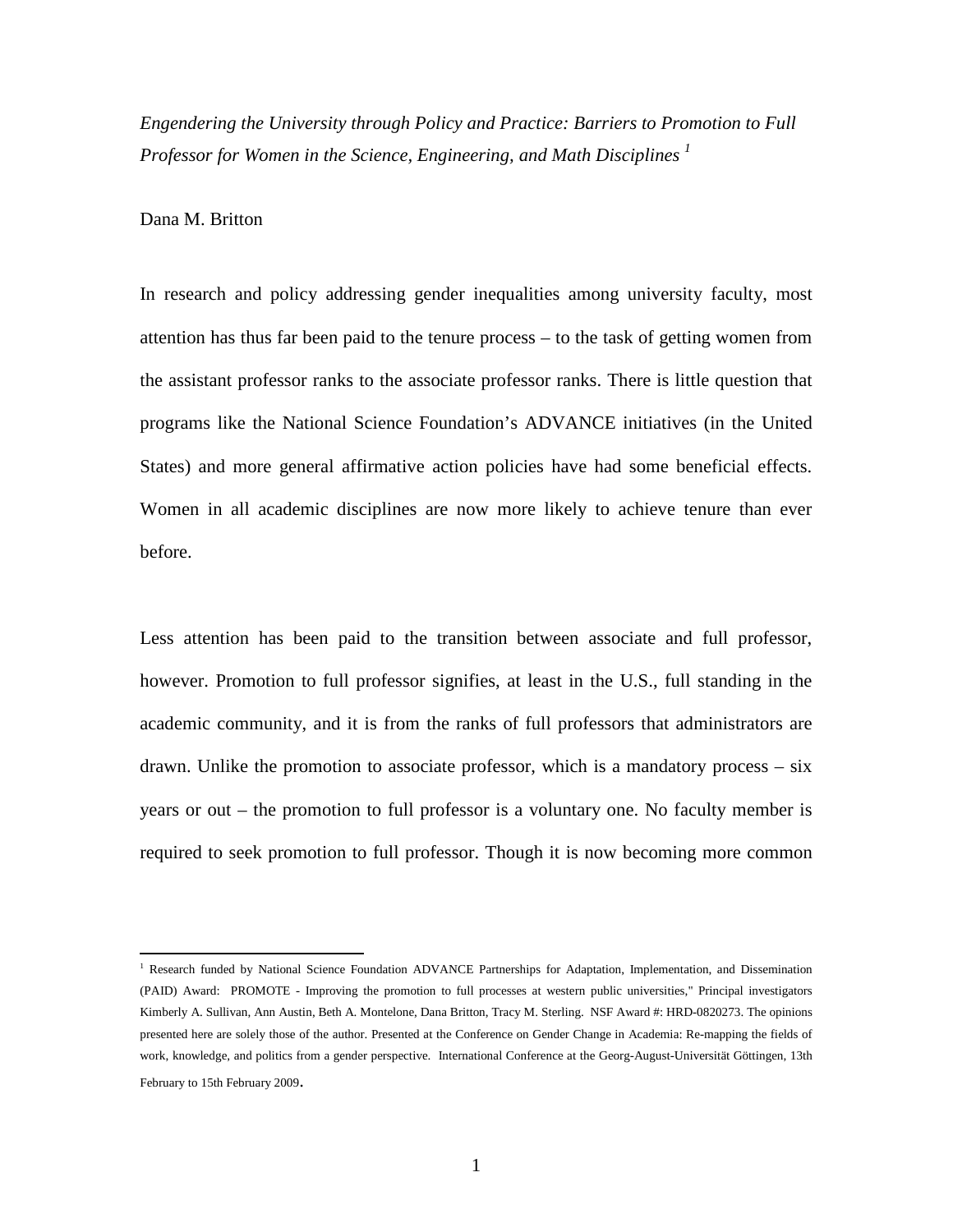for faculty to be promoted to full within six years of achieving tenure, some still retire at the rank of associate professor.

Some data will help to shed light on this problem. These are data on the top fifty programs in a number of disciplines for the percentage of women faculty at each level in the United States:

| Table 1. Percent women in each discipline, "top 50" programs |         |               |               |                  |                          |                  |  |
|--------------------------------------------------------------|---------|---------------|---------------|------------------|--------------------------|------------------|--|
| Discipline                                                   |         | $\frac{0}{0}$ | $\frac{0}{0}$ |                  | Gap between<br>% Ph.D.'s | Gap<br>between % |  |
|                                                              | $\%$    | Women         | Women         |                  | and %                    | Ph.D.'s and      |  |
|                                                              | Women   | Assistant     | Associate     | % Women          | Assistant                | % Full           |  |
|                                                              | Ph.D.'s | Profs.        | Profs.        | Full Profs.      | Professors               | Professors       |  |
| Mechanical<br>Engineering                                    | 10.4    | 15.7          | 8.9           | 3.2              | $-5.3$                   | 7.2              |  |
| Electrical<br>Engineering                                    | 11.5    | 10.9          | 9.8           | 3.8              | 0.6                      | 7.7              |  |
| Physics                                                      | 13.3    | 11.2          | 9.4           | $\overline{5.2}$ | 2.1                      | $\overline{8.1}$ |  |
| Astronomy                                                    | 20.6    | 20.2          | 15.7          | 9.8              | 0.4                      | 10.8             |  |
| Computer<br>Science                                          | 20.5    | 10.8          | 14.4          | 8.3              | 9.7                      | 12.2             |  |
| Civil<br>Engineering                                         | 18.7    | 22.3          | 11.5          | 3.5              | $-3.6$                   | 15.2             |  |
| Chemical<br>Engineering                                      | 22.3    | 21.4          | 19.2          | 4.4              | 0.9                      | 17.9             |  |
| Economics                                                    | 29.3    | 19            | 16.3          | 7.2              | 10.3                     | 22.1             |  |
| Math                                                         | 27.2    | 19.6          | 13.2          | 4.6              | 7.6                      | 22.6             |  |
| Political<br>Science                                         | 36.6    | 36.5          | 28.6          | 13.9             | 0.1                      | 22.7             |  |
| Chemistry                                                    | 31.3    | 21.5          | 20.5          | 7.6              | 9.8                      | 23.7             |  |
| Biological<br>Sciences                                       | 44.7    | 30.4          | 24.7          | 14.7             | 14.3                     | 30.0             |  |
| Sociology                                                    | 58.9    | 52.3          | 42.7          | 24.3             | 6.6                      | 34.6             |  |
| Psychology                                                   | 66.1    | 45.4          | 40.1          | 26.7             | 20.7                     | 39.4             |  |

Source: Nelson (2005).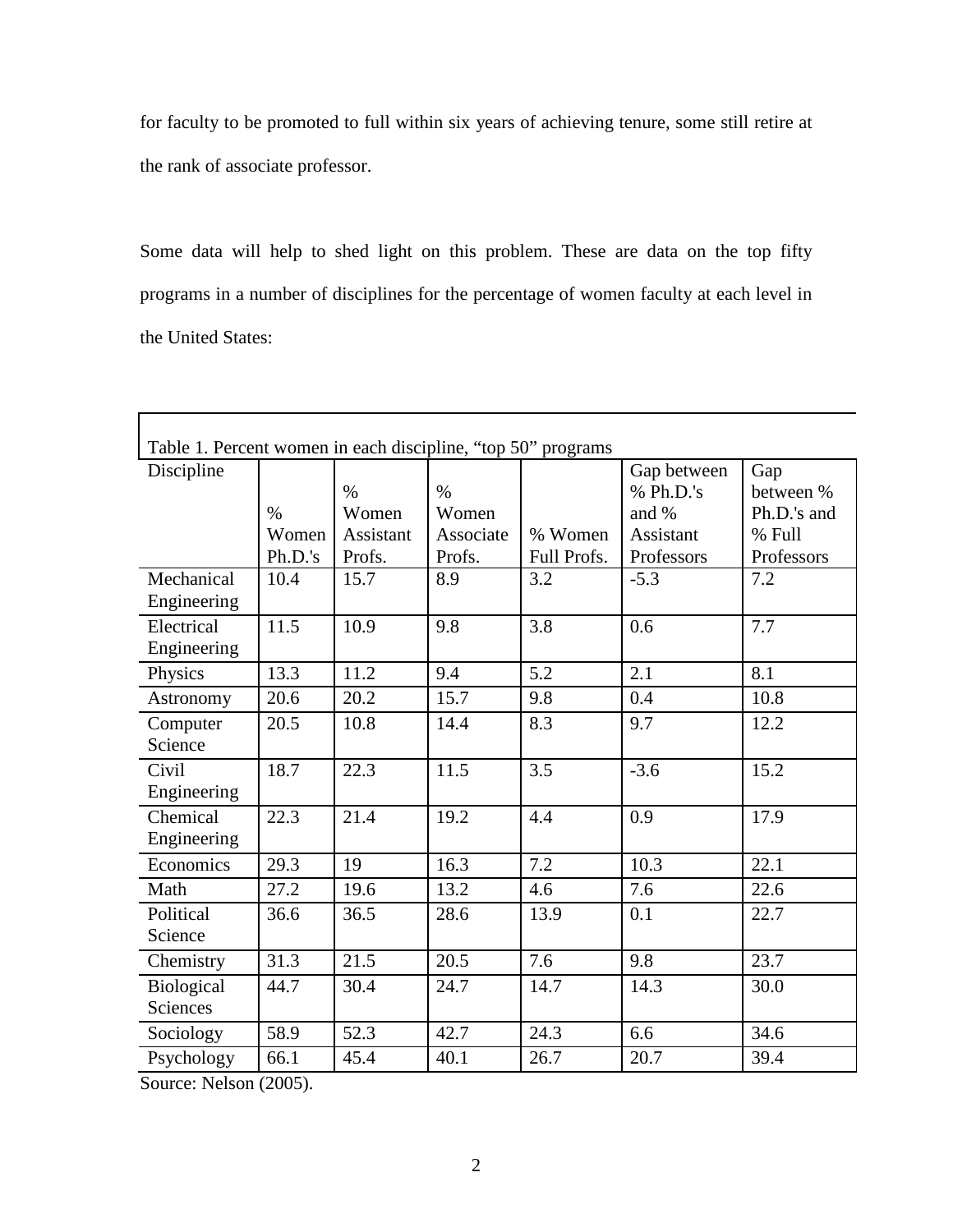This table captures the increasing barriers at each level of the academic ladder. The final two columns demonstrate that, relative to the percentage of women Ph.D.s, for every discipline listed women are more underrepresented at the level of full professor than at the level of associate professor. For example, in economics, there is a gap of 10 percentage points between the proportion of women who receive PhDs and the proportion of women faculty at the associate professor level. The gap is more than double that size (22 percentage points) at the full professor level. There are some striking pieces of data in the table – for two fields in engineering, mechanical and civil, women are actually overrepresented as assistant professors relative to their proportion as PhD's; yet they remain underrepresented as full professors. The three fields with the largest gaps at the full professor level are in the table are Biology, Psychology and Sociology. These latter two fields now have a majority of women PhDs; Biology is quickly approaching parity. It is notable that all of these are fields that one thinks of as being welcoming to women, or at least more welcoming than the physical sciences and engineering.

Why should women find the promotion to full more difficult? Some argue that this is merely a pipeline issue – as more women enter the pipeline and achieve tenure, more will ultimately progress to full. But there are reasons to be less than sanguine about this. We know from studies of the pipeline (for a review, see Committee on Maximizing the Potential of Women in Academic Science and Engineering, National Academy of Sciences, National Academy of Engineering, and Institute of Medicine. 2006) that women are simply more likely to leak out at every stage than men. But there is also reason to expect – given what we know of gendered organizations – that structure, in the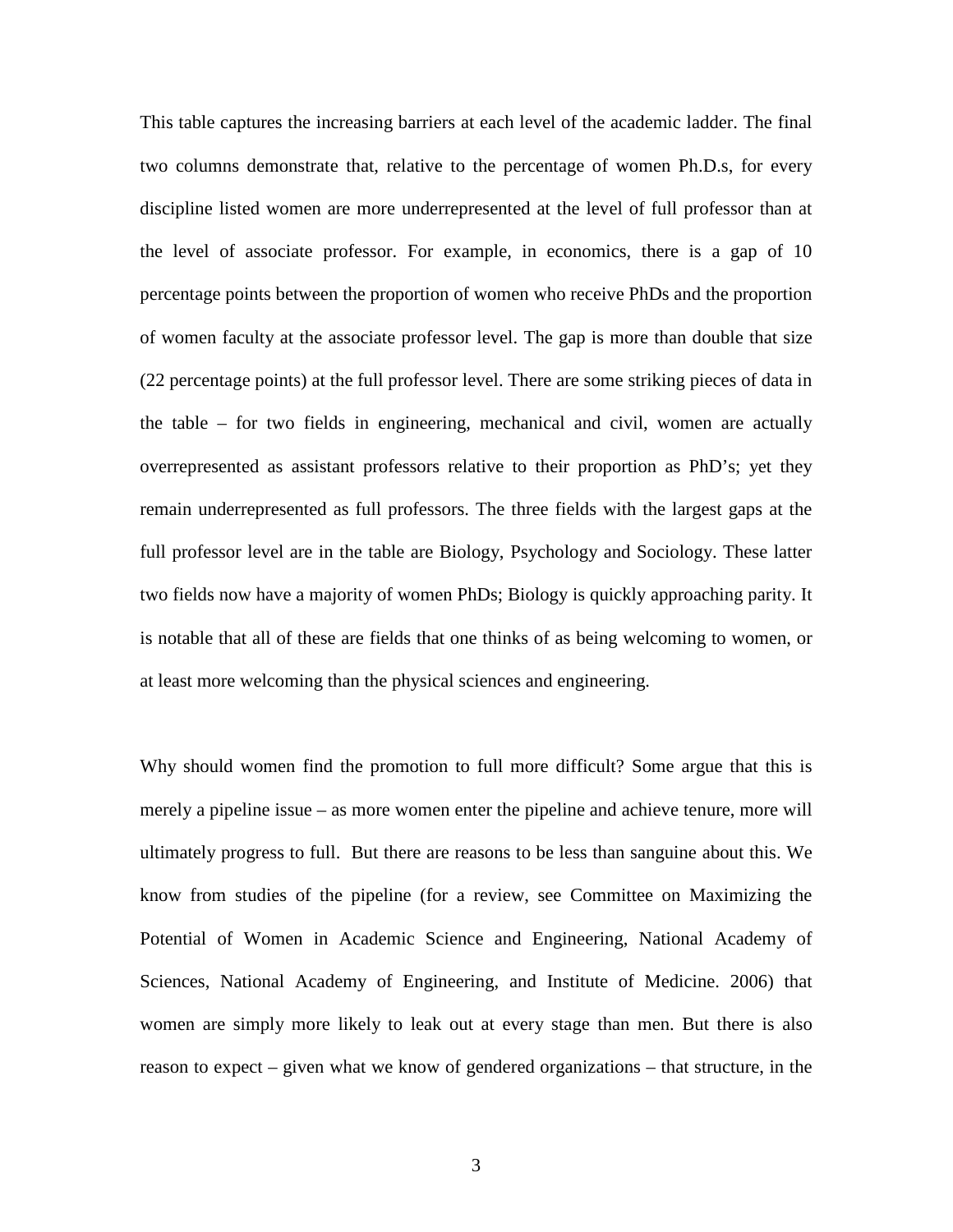form of policy and practice, and interactions and networks within departments themselves – matters.

The key to understanding the difference may lie in several factors. The first is organizational demography. In most universities promotion committees are made up of faculty already at a particular rank. Functionally speaking, the promotion committees assessing candidates for full professor differ from those assessing candidates for associate professor. There are simply more women in the latter case – promotion committees for candidates for full are smaller and far more likely to be dominated by white men. These men are also likely to be older and to have had wives who were responsible for the family. Though I do not test this hypothesis in this project, my strong suspicion is that this matters quite a lot. Demographically speaking, a boy's club is certainly operating at this level.

The second factor may lie in policy and practice in terms of the actual documents themselves. It has been a matter of some debate in the literature on gendered organizations whether bureaucracy, per se, reproduces gendered inequalities or represents a masculinizing force in organizations. Certainly this was an early assumption – embodied, for example, in Kathy Ferguson's 1984 book, *The Feminist Case Against Bureaucracy*. In my own 2000 article in *Gender & Society* (Britton 2000) I take on this claim, arguing that in fact the balance of the literature indicates that more bureaucracy is better than less. This has been shown in a number of contexts and in a very large body of literature – Reskin and McBrier (2000) show this in banking, for example, Cook and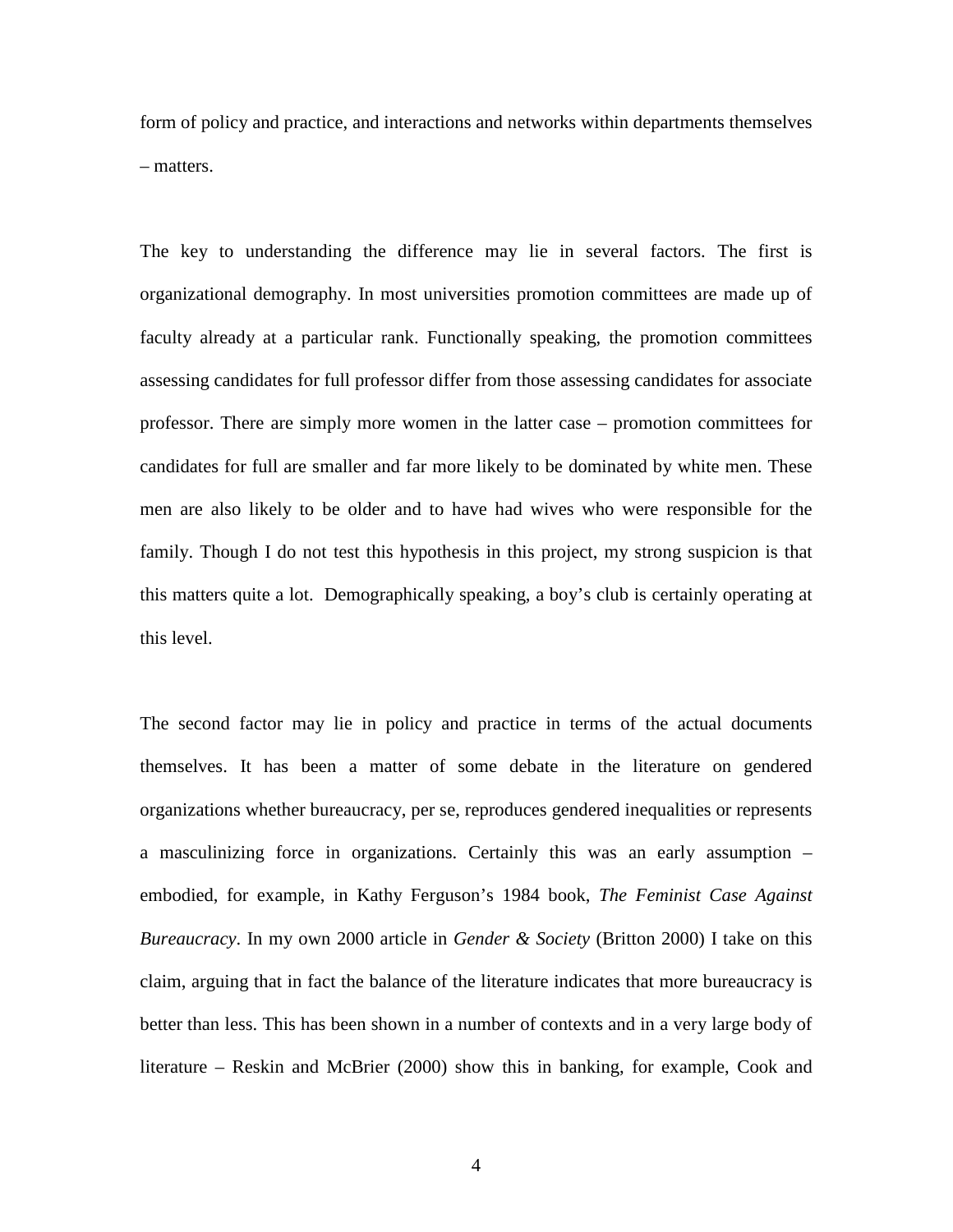Waters (1998) have demonstrated this in a study of engineering and law. Cecilia Ridgeway (2009) has recently argued against a blanket assessment of more bureaucracy as better than less for women, and this is an issue to which I return in my conclusion. Regardless, there is little question that while the standards for promotion to assistant professor are often quite vague, the standards for promotion to full professor are usually non-existent. The documents themselves may play a crucial role in blocking women's advancement to the highest levels of the academic hierarchy.

Of course the documents themselves are not so important as the documents in use. Particularly at the full professor level, informal expectations play a considerable role in creating the motivation for seeking promotion by individual faculty, as well as the standards for evaluation of candidates. Additionally, factors that have been shown to affect promotion – like collaboration, and networks, and division of faculty time, and work/family balance issues, may have a disproportionate negative impact on women (for a review, see: Committee on Maximizing the Potential of Women in Academic Science and Engineering, National Academy of Sciences, National Academy of Engineering, and Institute of Medicine. 2006: *Beyond Bias and Barriers*). The project on which I report here is centrally focused on understanding these last two sets of factors in creating barriers to promotion to full professor for faculty in the science, math and engineering disciplines.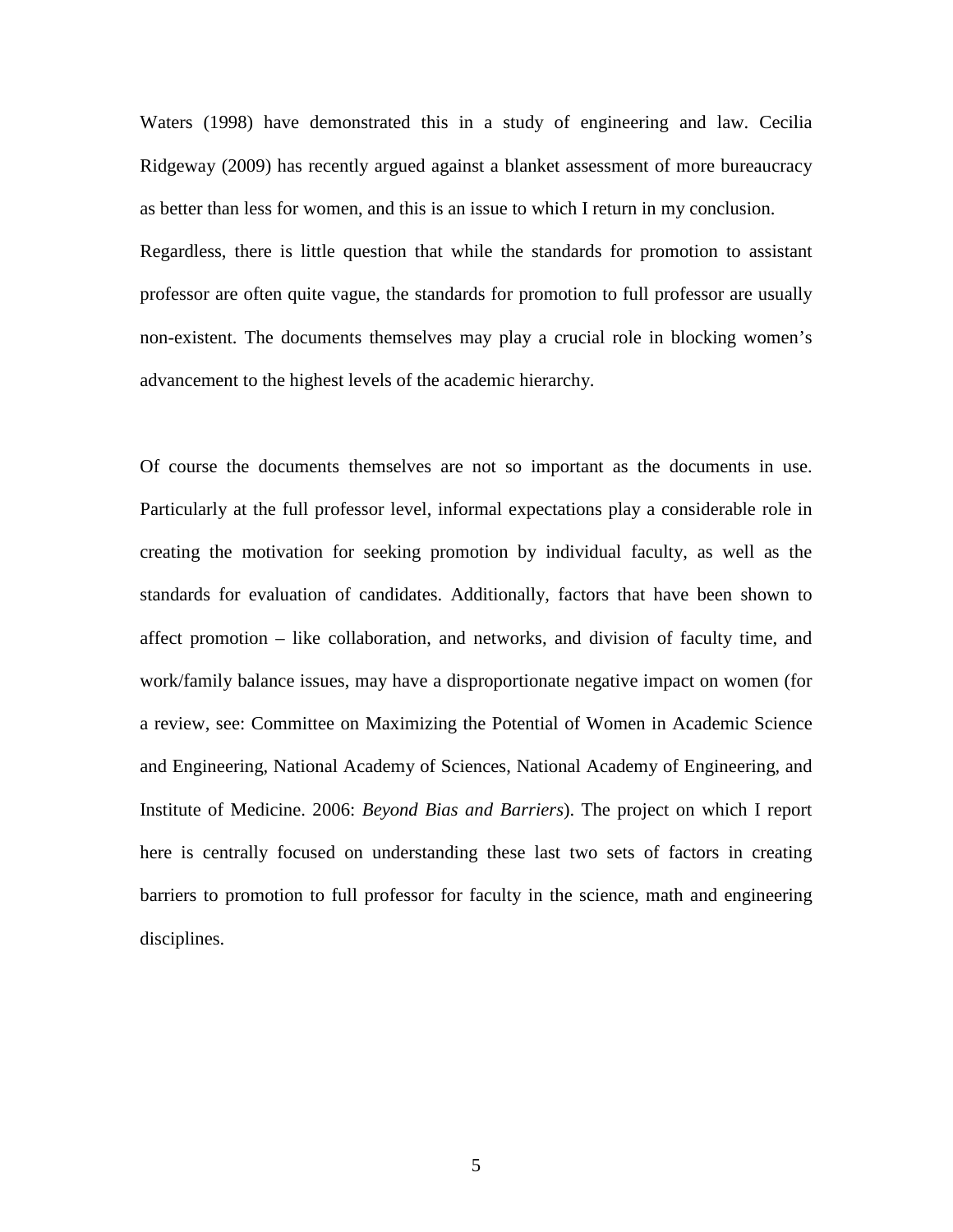#### *Methodology*

The research in this paper has been funded by the National Science Foundation and will ultimately involve interviews with 80 science, engineering, and math faculty at seven U.S. universities [ADVANCE Partnerships for Adaptation, Implementation, and Dissemination (PAID) Award: PROMOTE - Improving the promotion to full processes at western public universities," Principal investigators Kimberly A. Sullivan, Ann Austin, Beth A. Montelone, Dana Britton, Tracy M. Sterling. NSF Award #: HRD-0820273]. The sampling frame has been constructed to capture the factors affecting the progress of science, engineering, and math (SEM) faculty who found this transition easy and those who found it more difficult:

|                                                                                                         | Associate                                | Full                             |  |  |  |
|---------------------------------------------------------------------------------------------------------|------------------------------------------|----------------------------------|--|--|--|
|                                                                                                         | 1   In rank for 3 to 6 years post tenure | Promoted within 6 years or fewer |  |  |  |
|                                                                                                         | In rank for $7+$ years post tenure       | Promoted after 7 years or more   |  |  |  |
| $\mathbf{M}$ 10 110 $\mathbf{C}$ $\mathbf{M}$ $\mathbf{C}$ $\mathbf{L}$ 11 $\mathbf{L}$ 11 $\mathbf{C}$ |                                          |                                  |  |  |  |

 $N = 10$  men and 10 women SEM faculty per cell, total = 80

I have conducted the first few interviews in this project and I will present some very preliminary data here. As part of this project, I have also collected and analyzed tenure documents from SEM departments in one institution. I have a dozen documents at this point and I will discuss some of the results of the analysis of these data here as well. Analysis of both kinds of texts has been conducted using standard qualitative techniques, reading the transcripts and documents and coding for emergent themes.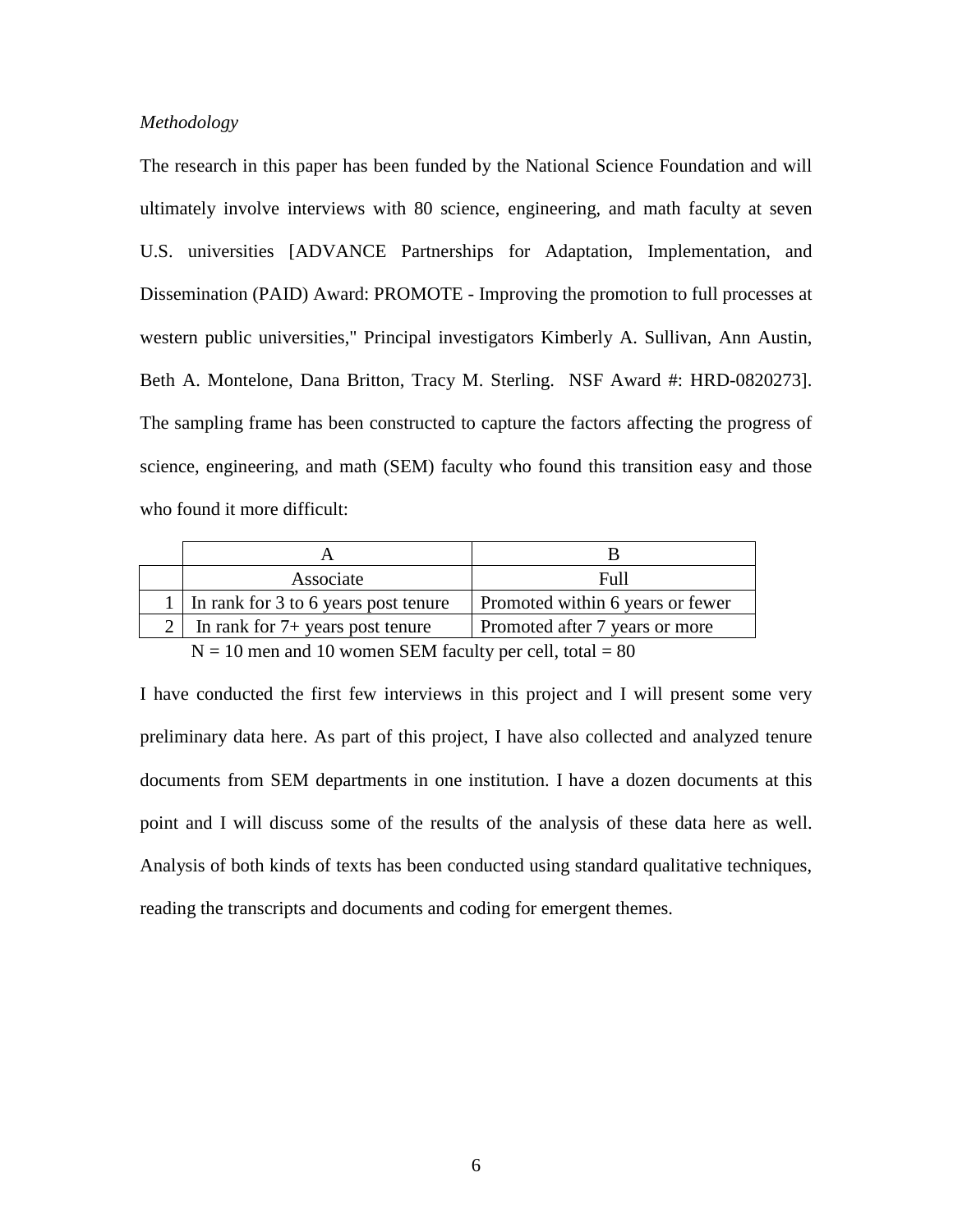### *Tenure Documents* – *Gendering In Policy*

First I turn to the documents central to this project, those governing tenure and promotion. One of the most common themes in the documents is a pattern of omission and obfuscation. Either there are no statements at all about what is required to achieve promotion, and sometimes tenure, or there are statements that have been made deliberately unclear. This is one of the clearest examples (I have blinded the names of the departments):

For promotion to full professor:

Distinguished reputation in [discipline], such that he or she would be invited to join our faculty at the rank of Full Professor (Department A).

The more usual pattern is one of making requirements deliberately unclear:

No exact quotas or guidelines can exist and a combination of objective and subjective elements will enter into a final decision in the evaluation process. Decisions on acceptable performance levels must contain the individual judgments of the faculty and the administrators involved in the decision (Department B).

The upshot is that while there must be a consensus, no objective factors can be specified. They are entirely based on "judgments" and unspecified (and partly subjective)

7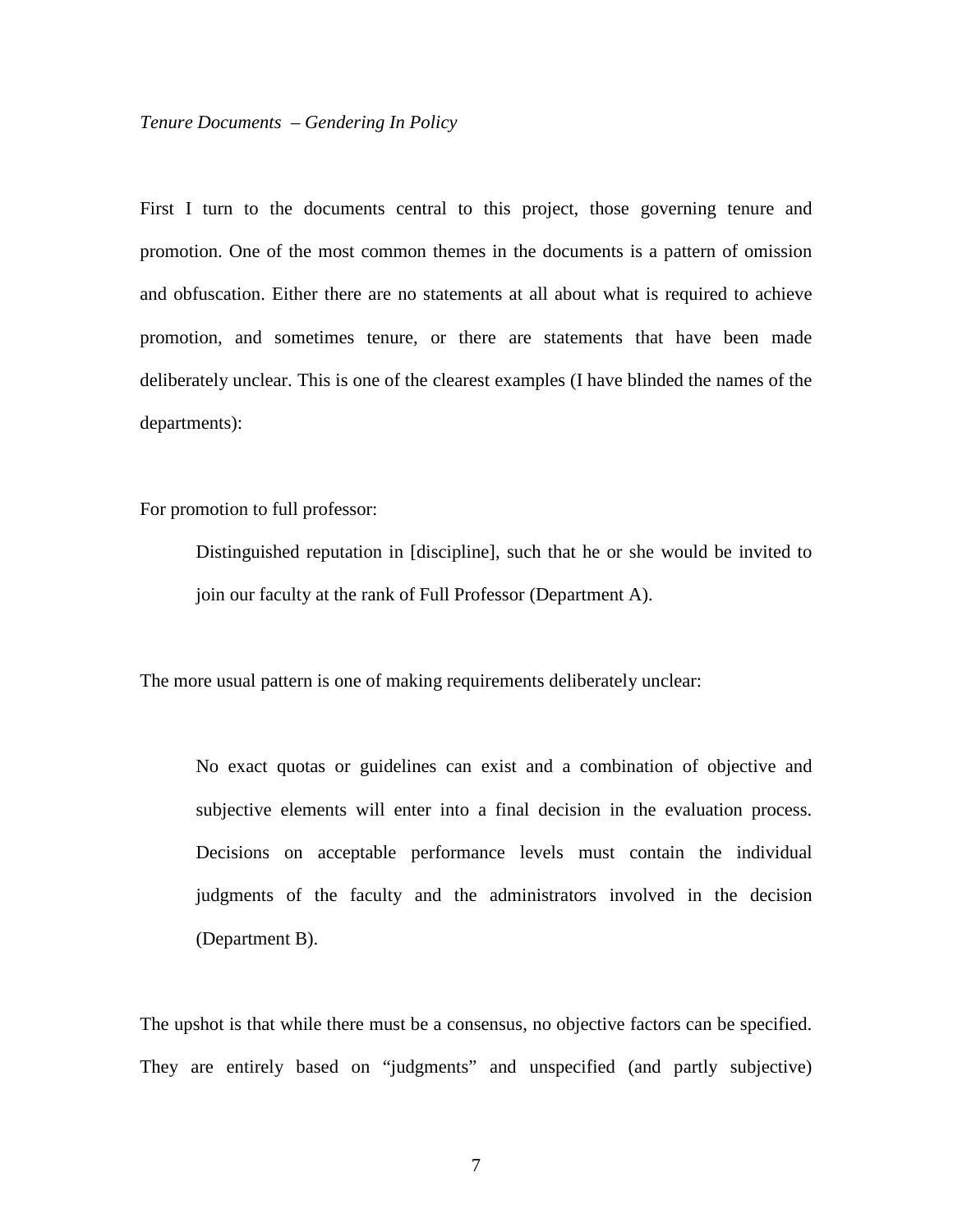"elements." The implications for individual faculty are clear – they have little guidance in what it takes to be promoted and little recourse if they are denied.

The second theme is that where requirements do appear in the documents they are purposely vague, particularly when it comes to specifying the policies governing promotion to full professor. To the extent that there is any clarity in the documents at all, it appears that level of achieving tenure. Some documents (a few) quantify this, and there is no question that they spend far more time on what is required to achieve tenure than what is required to achieve promotion to full professor. Conversely the documents spend very little time explaining what the expectations are for full professors:

Promotion to Professor is based on attainment of sustained excellence in the assigned responsibilities of the faculty member and recognition of excellence by all appropriate constituencies (Department C).

Here there is no discussion at all in the document about standards, just about consensus. Still other documents reflect this lack of clarity as well.

Expectations for promotion from associate professor to professor are considerably higher [than those for tenure], including leadership in scholarly research and/or instructional activities, and strong professional recognition at the national and international levels (Department D).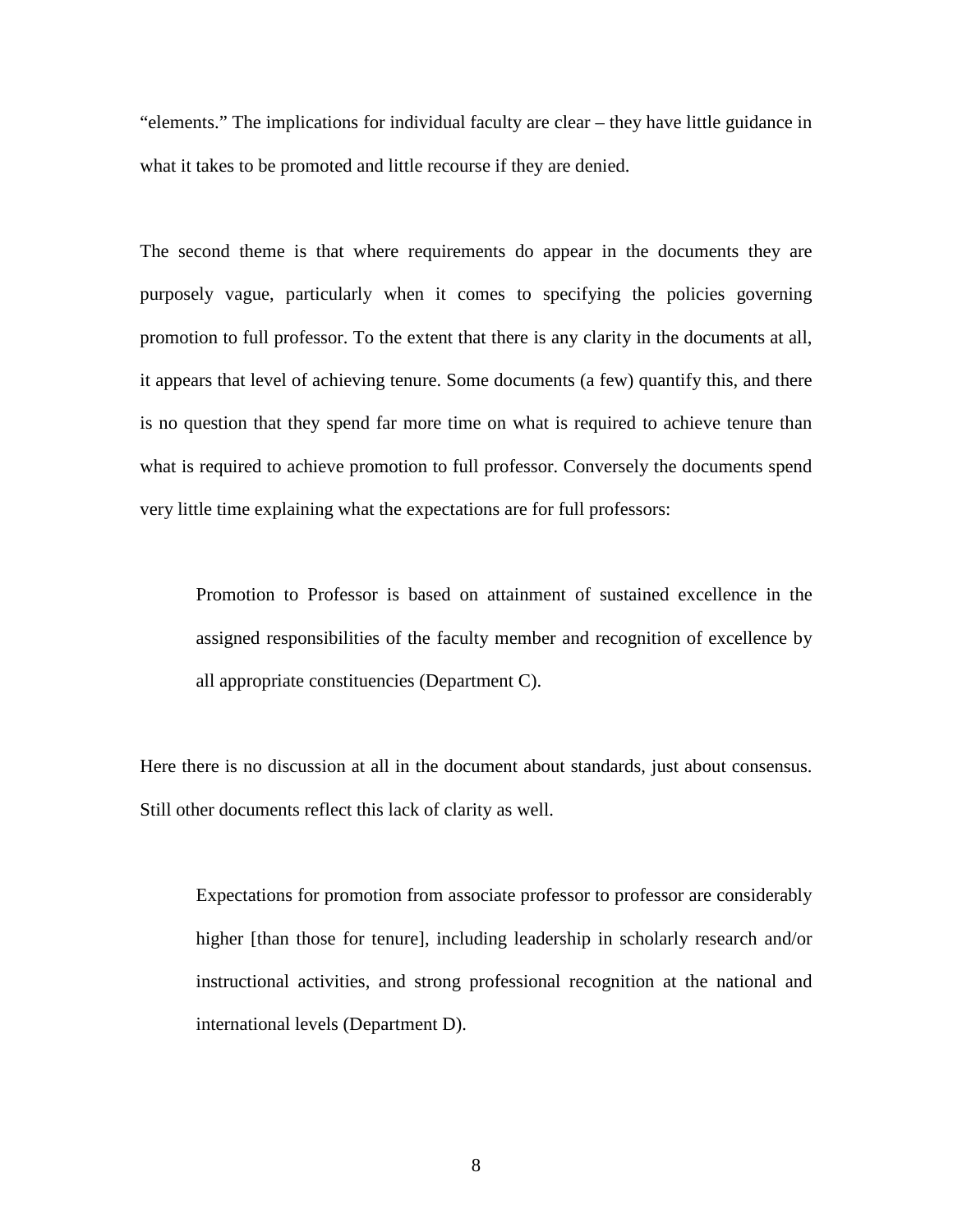Appointment as Professor is based on the candidate's national and/or international recognition for a distinguished career . . . Such criteria must be fulfilled to high orders of expectations (Department E).

Here one can see the very common emphasis on "national and international reputation" as a criteria for promotion to full professor. No document specifies what this is very clearly, and, as my interviews with faculty reveal, it is very much a criterion established in use rather than in policy.

## *Interview Data – Faculty Experiences*

The documents themselves only tell part of the story, however. The more important questions, those about the documents in use, and about informal practices and norms, can be answered only by looking at the experiences of faculty themselves. There is where the interview part of the project comes in. I have only begun these interviews. I will focus here on the experiences of two women in the sciences, both full professors at an institution other than my own, both promoted within the usual six year time span. Both are in science disciplines related to biology. Both are married to men, and both are mothers. One, whom I will call Susan, has a four year old daughter, born when the year she became a full professor. The other, whom I call Maggie, has a fourteen year old daughter, born when she was an assistant professor.

Both women were in favor of processes creating more transparency in the documents, and both had been tenured and promoted at a time in which documents were either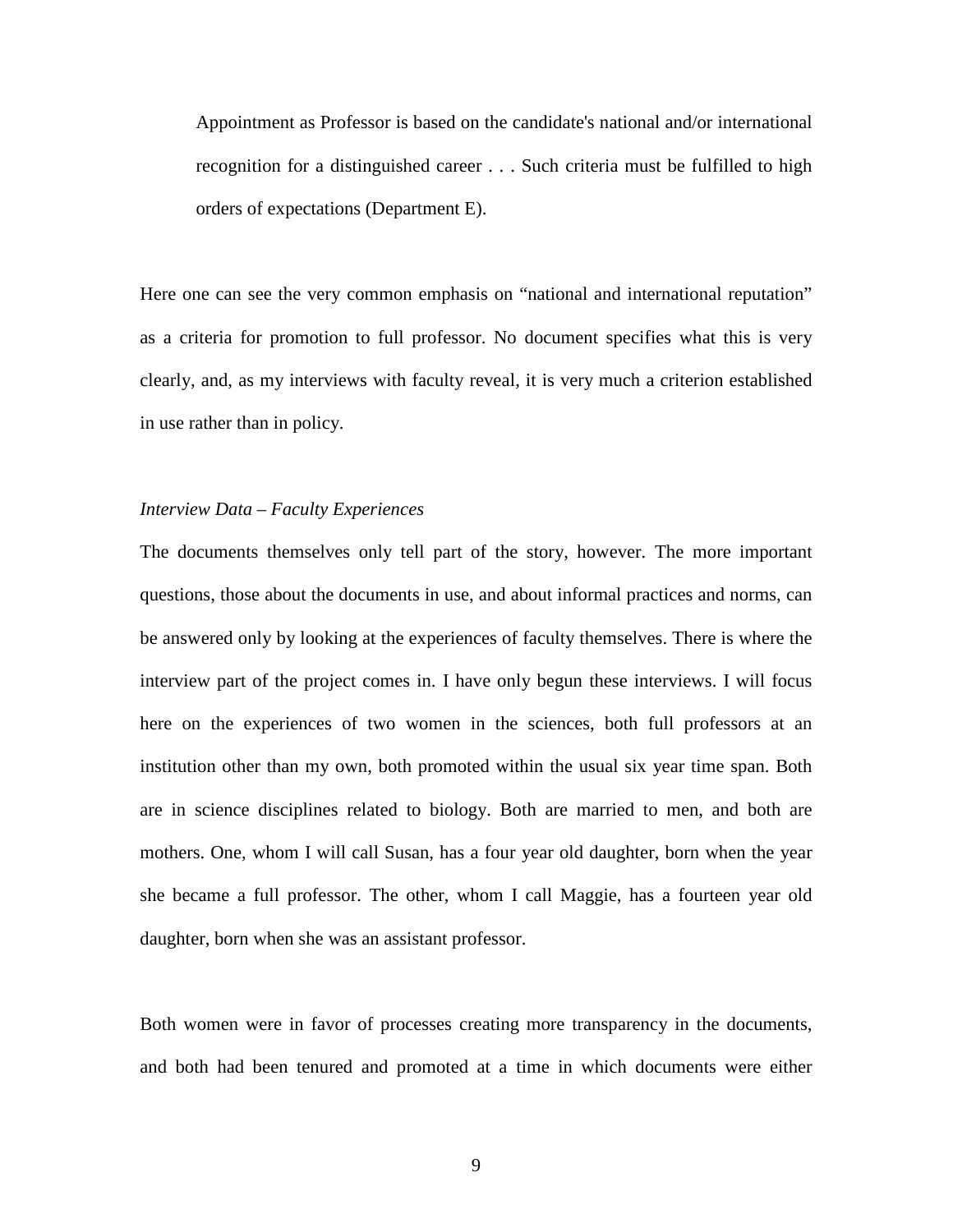extremely vague or non existent. In fact in one woman's case the department head simply reviewed materials and decided who would be promoted. There was no faculty participation at all. So even given the vagueness in the documents, these women saw them as an improvement. Hence the documents themselves, as written, were not a primary topic of interest in these interviews.

As I asked both to think about the low numbers of women in their fields, both were very clear that this was a pipeline issue, one simply of getting enough women over time into their fields. For example, Susan explicitly rejects explanations of discrimination:

Once the women get into the system, in tenure track positions, I'm not inclined to argue in [my field] that they're stalled so much by professional limitations, by department limitations. *Meaning?* Meaning they're just not one of the guys, so they're not going to be promoted, or. It's come a long way. I wonder if it's to some degree a time thing. Like we just have to now get people in the assistant professor positions, which we're doing, and then get them through the ranks. Which is going to take decades (Susan, full professor).

Maggie's take on this was similar:

*So if you have 50/50 male and female grad students, you certainly don't have that mix in terms of faculty.* Well, I think what has happened, when I was in graduate school there weren't many women in [my field]. So I think the population is slowly increasing. *So what's your sense of why, when you look at the proportion of women as PhD's, and as*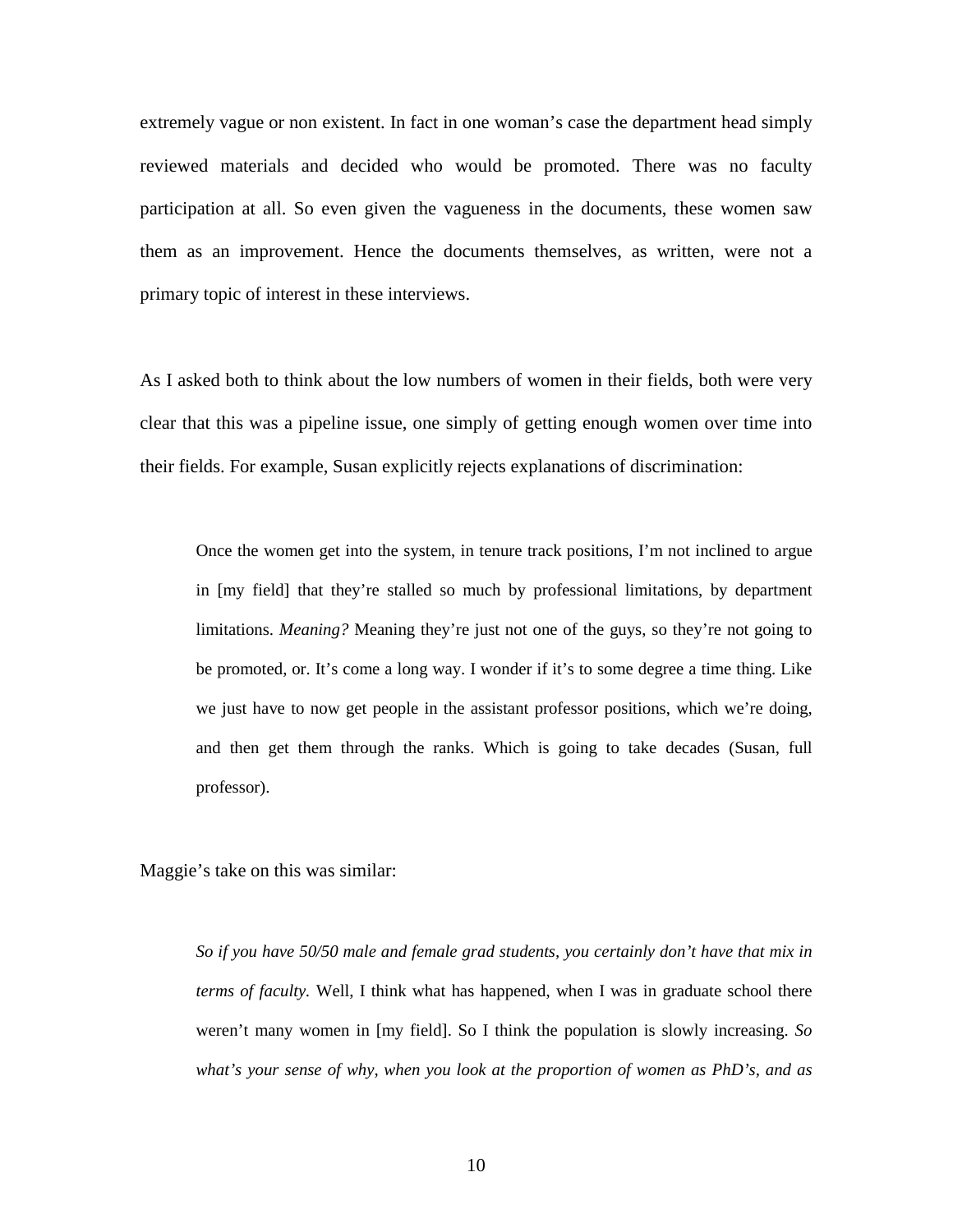*assistant professors….?* The numbers are increasing. *So you think it's a pipeline issue?*  Right, it's in the pipeline. (Maggie, full professor).

Perhaps not surprisingly, these women shared the commonly held view that time would solve the problems facing women in their disciplines. As I demonstrate below, however, upon reflection their life circumstances complicated this view considerably.

Even given the vagueness in their own documents, the women shared the usual sense of a full professor as someone with a national and international reputation:

*So what does it take to be promoted to full?* Sustained productivity, but there's another dimension to it. And actually, this came from the department head who hired me. He said something that stuck with me: he said that being tenured is an indication that the faculty believe that you have promise, being promoted to Full professor is an indication that you have achieved that promise. And so, what is promise? I think it's a national and international reputation. (Susan, full professor)

Like many things in social science, the questions with which I went ultimately were not central for these women. They saw the documents themselves as improved, but not crucial. And they held to the notion of full professor as a recognition of success in a national and international sense.

As the interviews progressed, I asked them to think themselves about their own careers and their successes in achieving full professor. It was at this point that the issue of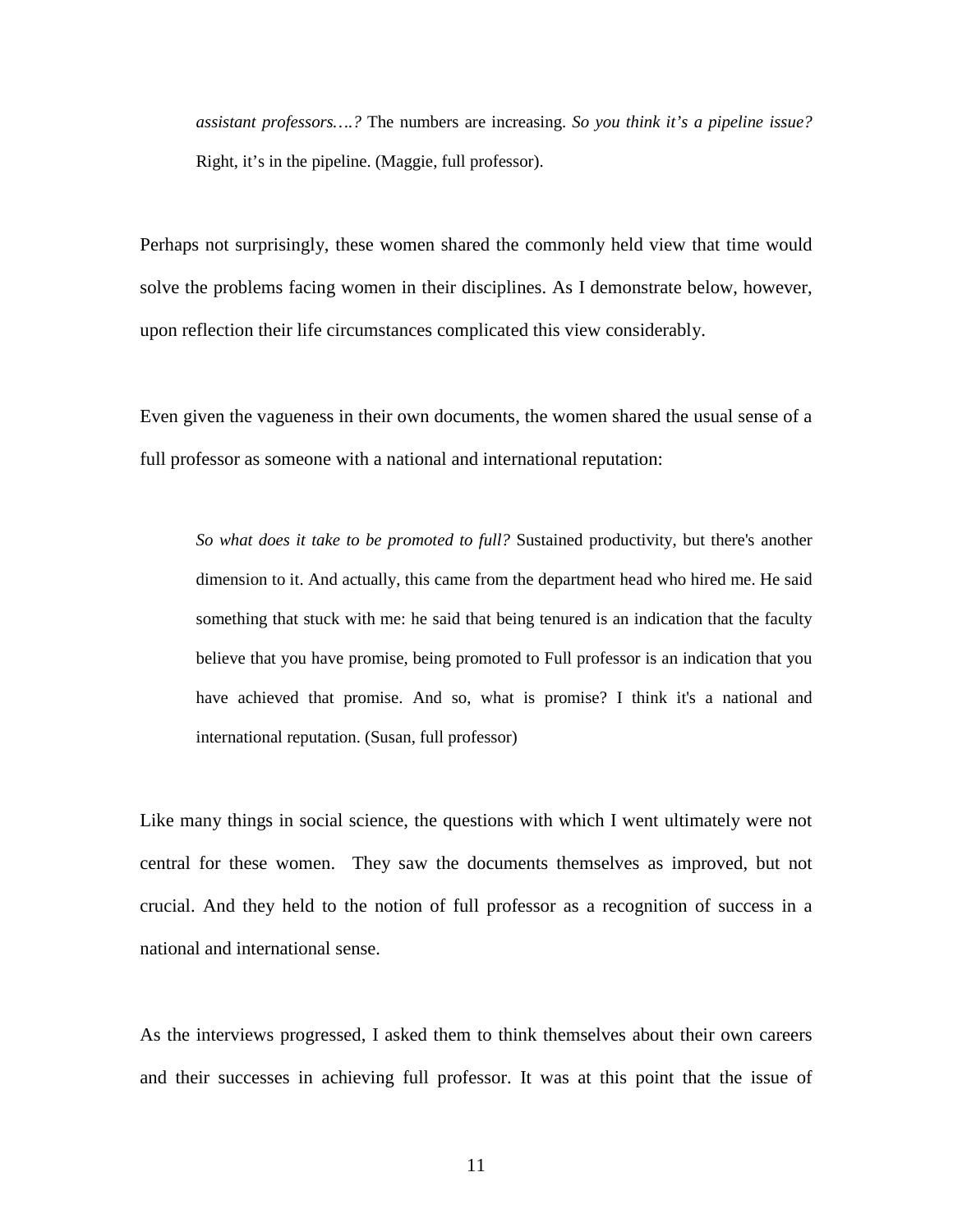work/family balance became absolutely central. Some context is necessary, perhaps, for you to understand their responses. At this university literally the only policy available to women (or men) is a stop the tenure clock policy. Faculty may take an extra year to achieve tenure, and this extension is more or less automatic. The policy is not widely used, and has been available only in the past ten years or so. There is no mandated maternity or parental leave, and no formal policy that allows women to modify their instructional duties for child or dependent care. Administrators and the others involved with the ADVANCE program on this campus are working on the latter now, but the overall situation in terms of policy is extremely bleak. Many US universities are better than this one, but none have really reached the level of many European governments and universities.

The two women I interviewed were differently situated in terms of their access to resources to help them balance work and family. One, Maggie, had a spouse with a PhD in another discipline who was never offered a full time teaching position by the university. He is employed only half time in a staff position. The stop the tenure clock policy was not available to her when her child was born (this happened when she was an assistant professor), and she was on her own in terms of negotiating day care. These things had clearly taken a toll on her, though she had been "objectively" successful in achieving the rank of full professor. She describes her situation in this way:

When I came here I was the second female faculty member ever in the department. Second in that group, and the first to ever have a child while a faculty member. And that was interesting. *How did that work for you?* Let's just say that I am a strong promoter of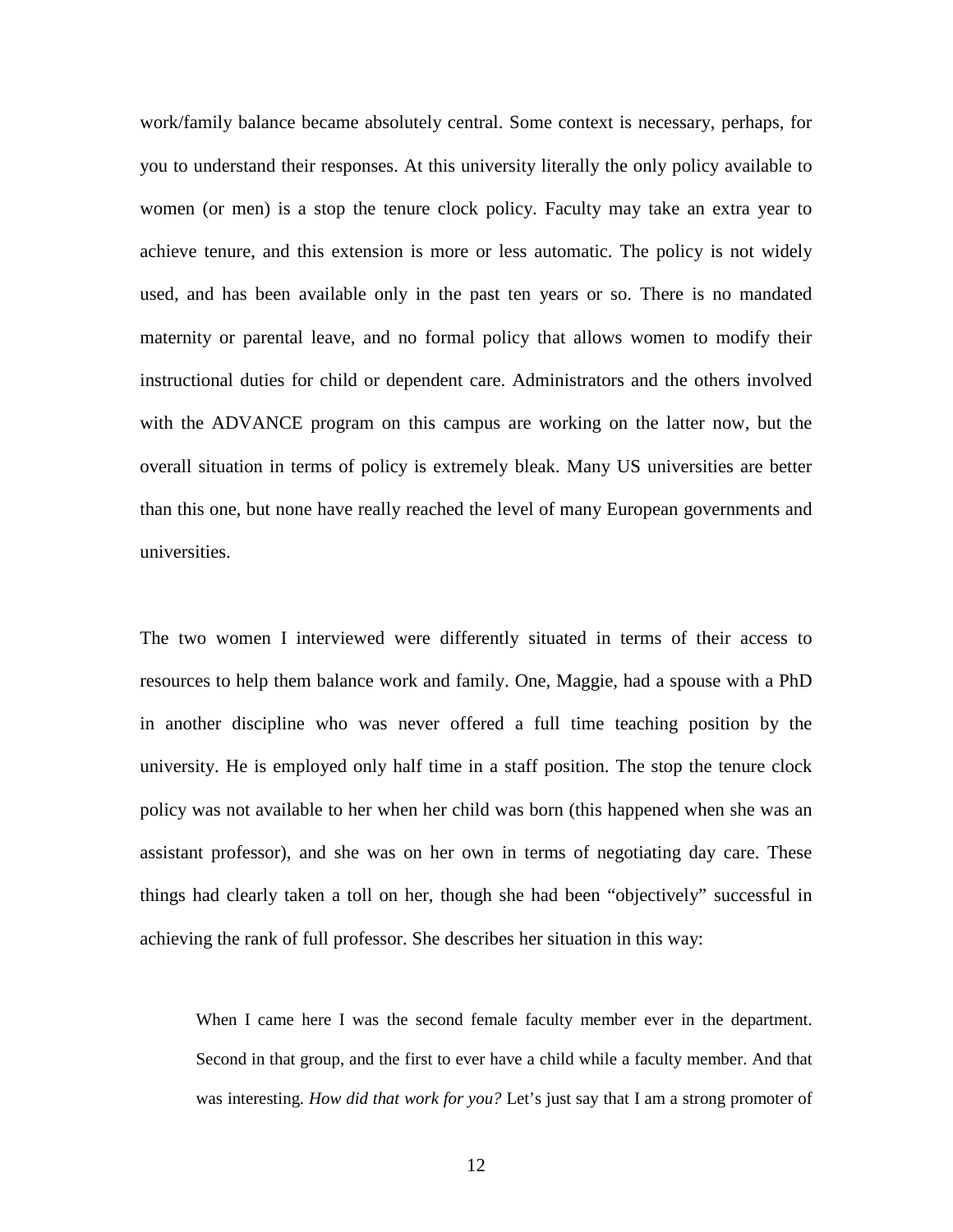maternity leave policies for female faculty. *Because you didn't have access to anything, right? Did they even modify duties for you?* No. Nothing. I went right through. I worked until the day or two before she was born. Because being a new faculty member here, I had only been here two years when she was born and I had tried to save as much vacation as I could to be able to have time, and I took four weeks of vacation after she was born. And then she went into child care. That was hard. (Maggie, full professor)

This is a woman who has in fact been active in the ADVANCE program, and a strong supporter of work/family balance policies. This has not been a focus of ADVANCE at this particular institution, however, where the emphasis has been much more on straightforward career building activities.

Susan – who arrived on campus only three years later than Maggie - has in fact benefitted from three separate, and in some ways serendipitously acquired, institutional resources. She was able to negotiate a spousal hire when she came to campus (there is no policy, and no money, for such things at this institution), she found one of the 19 total slots for a child in her age group in university subsidized daycare, and she also received an ADVANCE grant that allowed someone to teach her labs during the first year her child was born (though this is not why she submitted the grant). She sees all of these things as crucial to her career:

Well, I think it is harder for women when you factor in the family stuff. That's real. From a person who's lived it. Like how do you maintain your research productivity, keep your graduate students on task and all of that when you're dealing with, you know, a one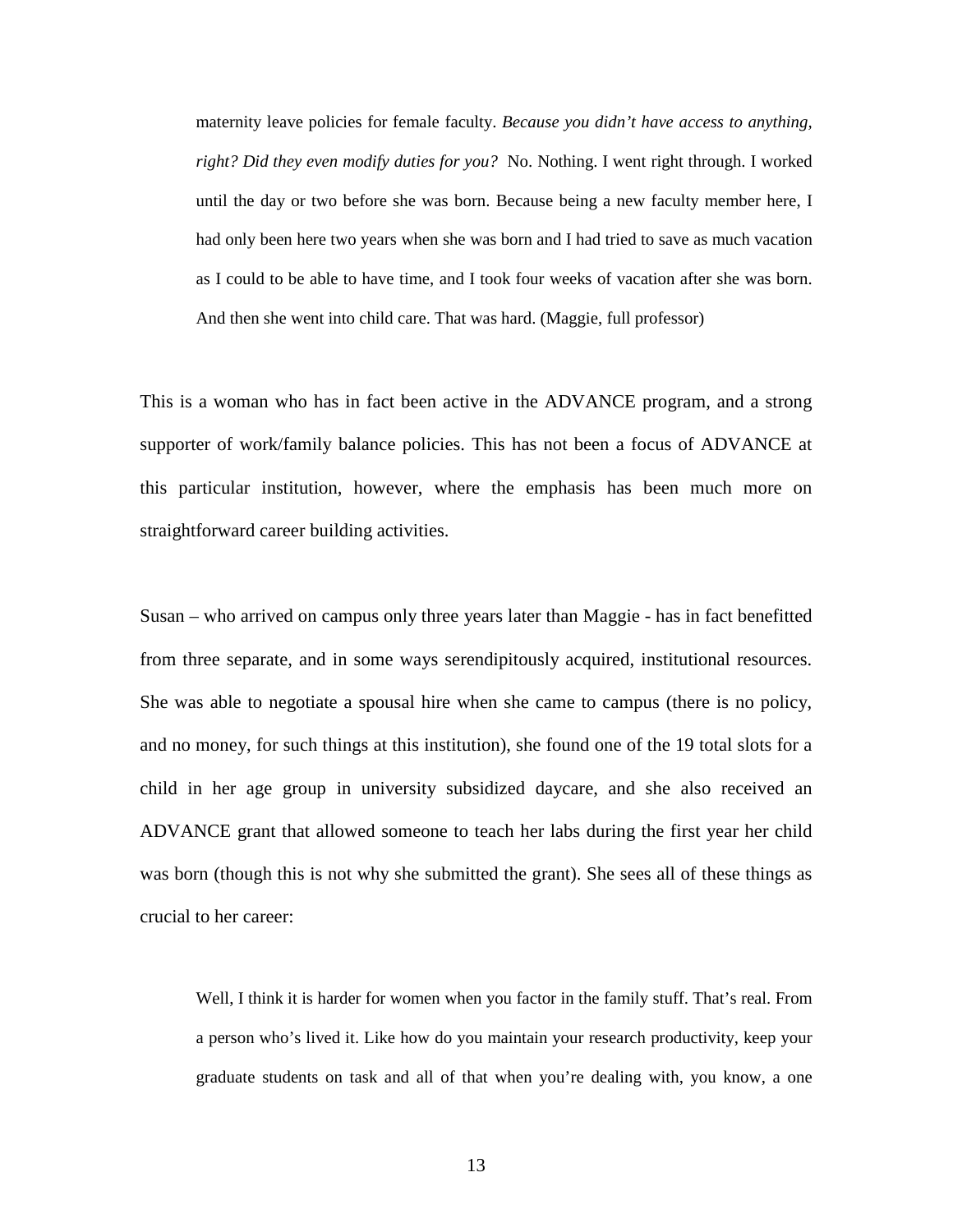month old? [Laughs]. That's really hard. For female faculty who choose to do the family thing, I don't think, without those instances [of institutional resources], my career would have stumbled. And I can definitely see that when there's children stuff happening at the assistant professor level, or when you're associate and there's that focus for a while, it really slows progress on the research for sure (Susan, full professor).

In fact if this woman had not gotten access to these resources, she is clear that she would have had to work half time, and her research would have been stalled. Taken together, the experiences of these two women offer very different stories. Both have "made it" in the sense of becoming full professors. But Maggie has clearly done this very much on her own. Susan has had access, limited and serendipitous though it is, to university policies that have allowed her to negotiate the system by making fewer compromises. One woman is an example of what happens when no policies are available, the other of how even patchwork and informal policies can matter in fostering success.

Both of these women, however, see their future progress – into administration, for example - as being blocked by what they frame as their "choice" to put a priority on family. For the first woman, the situation appears particularly bleak:

Quite frankly, I've seen opportunities for getting more administrative skills, and I have just let them go by the wayside, and that was my choice because of my daughter. I was on two boards of directors for [professional organizations], I was on the committee for the National Academy. So, I mean I was doing a lot of good things. And then I had a daughter who said, "Mom, you're gone all the time. Can you stay home more?" And I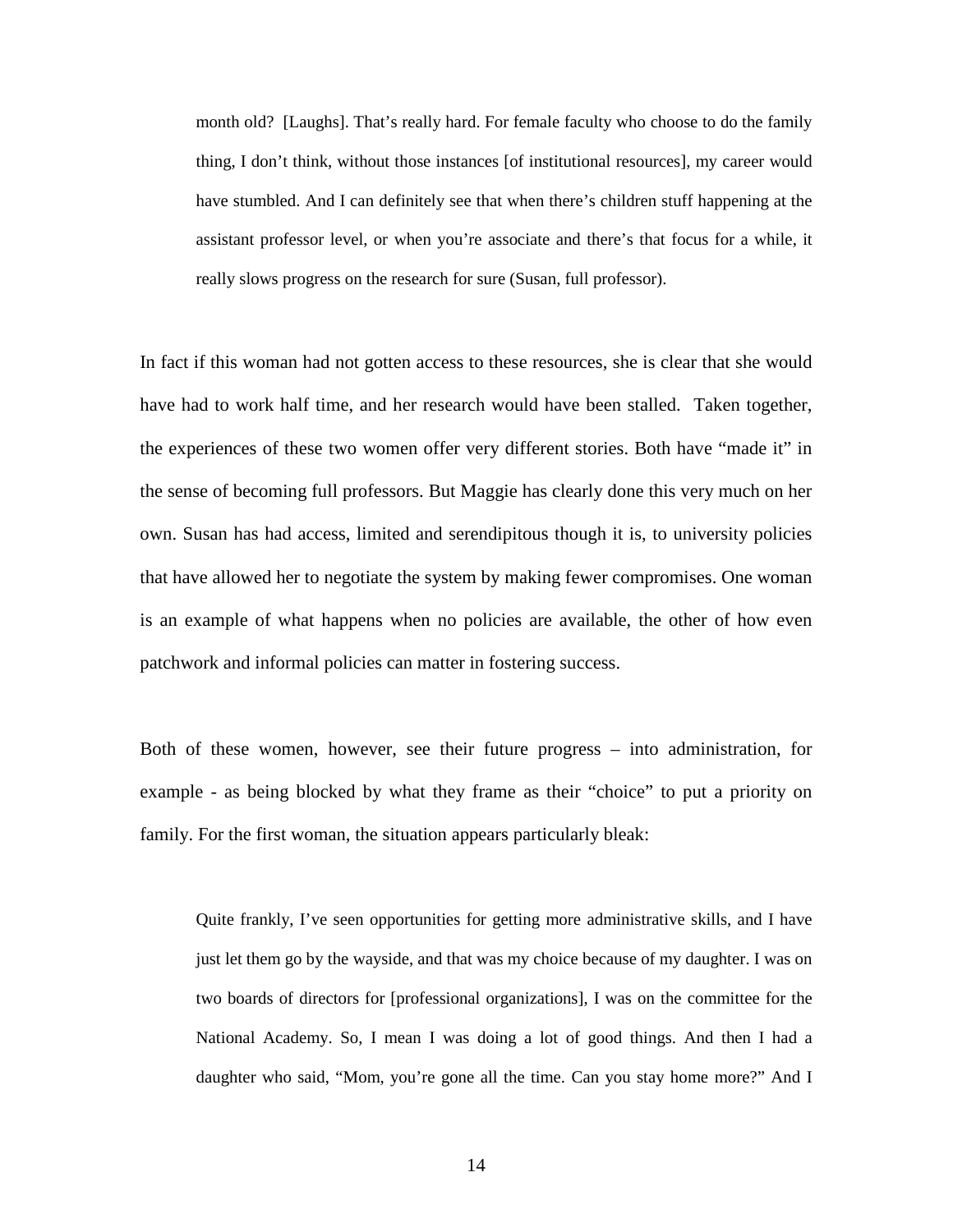said "OK, I'll stay home more" (crying, now pushing back from desk). *Well where do you see yourself, then, ten years down the road, as she's grown?* Probably picking some of that up again as I can. And I, you know, I really enjoyed doing that stuff (eyes are teary all through this). But, there's times I think administration would be good, but then from a personal side, when I look at the hours involved, evenings and weekends, Monica comes first. So, maybe once she's out of college. But then again, OK it's like you put more on this track, and you voluntarily took yourself out of it. Are you ever going to get the opportunity to go back? (Maggie, full professor)

It is interesting, but not surprising, that this woman, as the others I have interviewed, see this very much as a personal choice, something she "voluntarily" did, even though she does have a sense that men do not have to make the same choices.

This sense of blocked forward progress returns to the question from which I began. Even in terms of the fuzzy standard they impose – that of a national or international reputation, the stories of these women reveal the barriers to promotion for many women faculty fairly clearly.

I'd love to [go to more meetings and conferences.] I'd love to. But until Monica's out of high school, I can't. There's one that I was going to go to last April, and in another one last year in Tennessee. Canceled, I couldn't go. You know, I couldn't do the research you're doing. Because of the travel. I've just been declining things left and right (Maggie, full professor).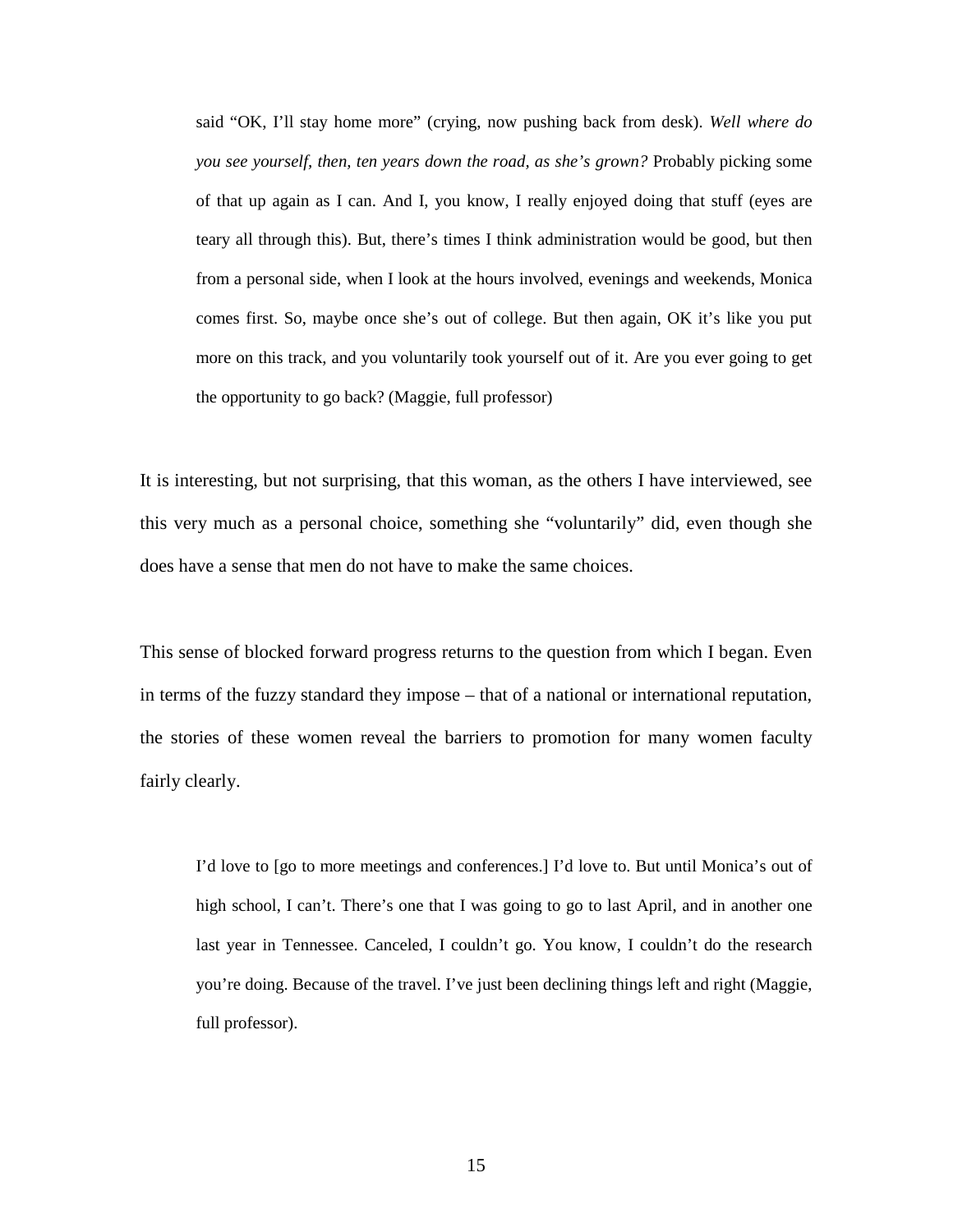To the extent that building a reputation remains the key component of a promotion to the full professor level, women will face barriers that have to do with their efforts to prioritize work and family – and the lack of policies that support these efforts. And even beyond this level, the women I have interviewed see administration as a goal far away on the horizon, if it is possible at all. This suggests that even if women break through to the level of full professor further glass ceilings remain.

# *Conclusion – Preliminary Findings and Implications*

My analysis of tenure and promotion documents suggests that the criteria for promotion to full professor remain quite vague and are focused largely on the dimension of "national and international" reputation. To the extent that these criteria are unclear, and to the extent that women face barriers imposed by their disproportionate responsibilities for balancing work and family, it will be more difficult for women to achieve this level, and beyond that, to be represented in great numbers in the administrative ranks.

Would more transparency in the documents be beneficial? It is difficult to say. The women I've interviewed so far (and even more so in cases I do not present here) do see greater transparency and rationality in the process as an important goal, one that would allow them to measure themselves against standards that are clear and consistent. Transparency could help militate against interpretations of standards like "national and international reputation" in ways that benefit men, based on their abilities to travel and engage in a variety of service activities. Of course for the women I interviewed, tenure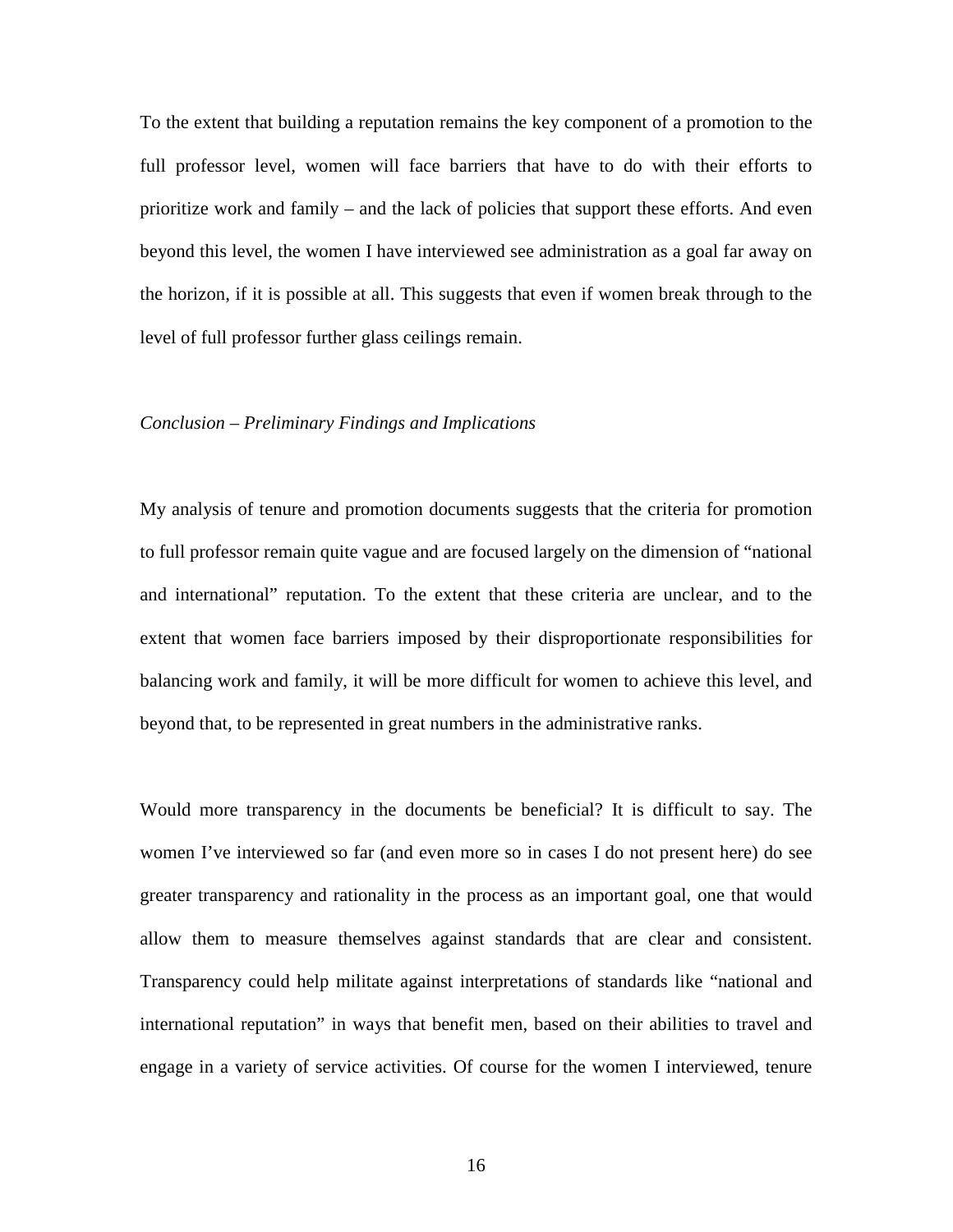and promotion policies are the least of their problems. While they have been successful, the fact that the university sees family as a private matter means that women who receive any assistance at all, like Maggie, see themselves as lucky rather than as entitled.

What are the implications of this analysis for a theory of gendered organizations? From a theoretical standpoint, I began from a question raised by Acker's (1990) work on gendered organizations – the question of how policies and practices in organizations work to disadvantage women, and whether transparency of policies helps to mitigate this effect. In simple terms, I posed the question of whether more bureaucracy is better than less. In a recent paper, Cecilia Ridgeway (2009) argues that the answer to this question depends on the context. To the extent that what she calls a "gender frame" is particularly salient in an organizational context, transparent and bureaucratic policies will help to lessen its effects. She writes:

The gender framing perspective suggests that whether formal personnel procedures do more good than bad depends not only on the extent to which bias is built into the procedures but also on how powerfully disadvantaging the gender frame would be for women if actors were not constrained by formal procedures. Thus, there is no simple answer to the "are formal rules best" question. But a consideration of the joint effects of the gender frame and the organizational frame allows us to specify how the answer to this question varies systematically with the nature of the context (2009:153).

My argument in this paper is that in a context in which women faculty are powerfully constrained by what they see as their "choices" to put work and family first, and in which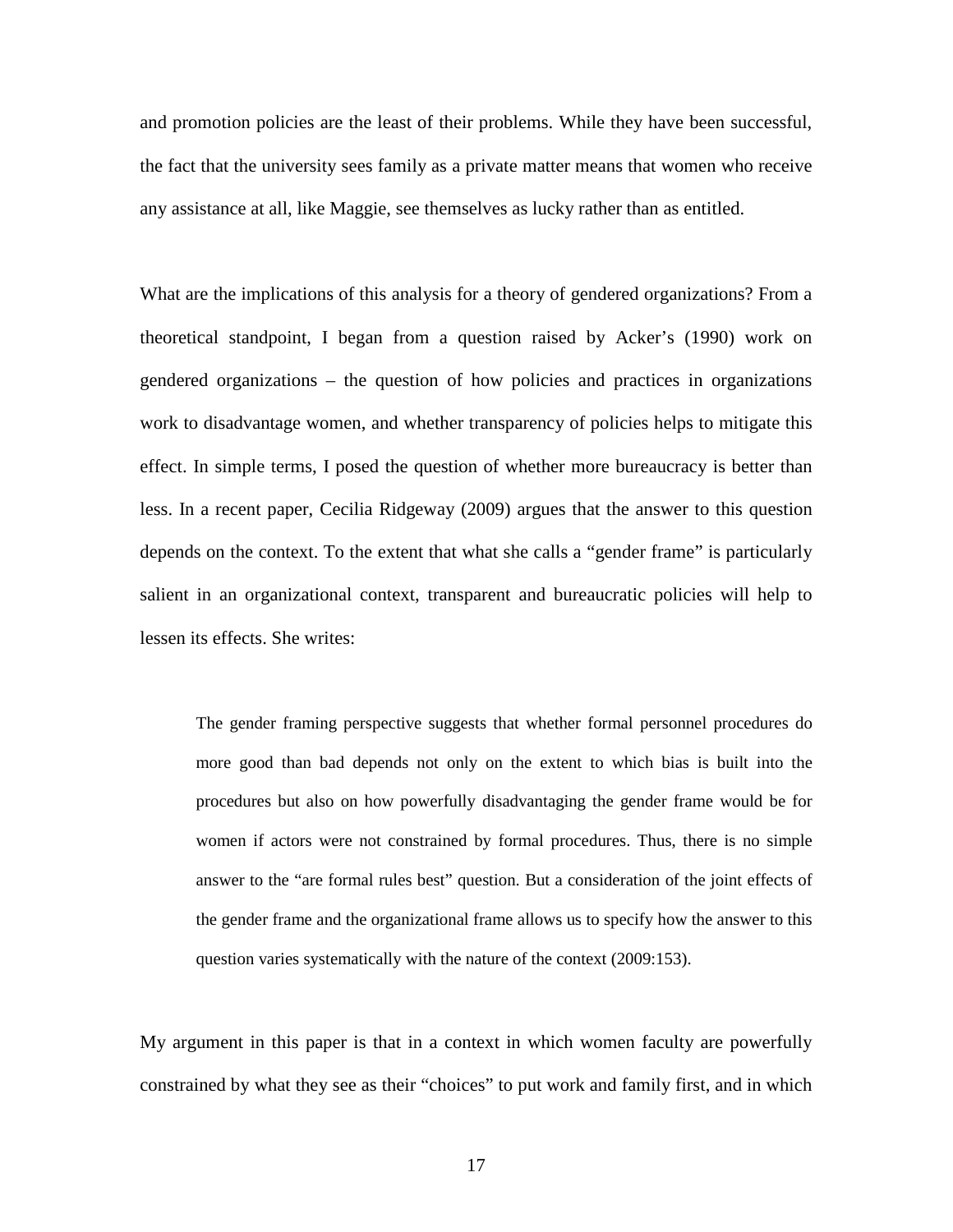the university organizational context does nothing to support combining work and family, a gender frame in which women are mothers and wives first and faculty second is likely to be particularly salient. Given this, a lack of clear and transparent policies around promotion – policies that literally quantify requirements in ways that allow women, and their male colleagues, to measure themselves clearly, women are likely to suffer and be less able to access the upper ranks in the academy.

But if we take Ridgeway seriously, I think what we also might postulate is that policies that make a gender frame less salient  $-$  e.g., by allowing women (and men) to balance work and family - might make transparency in standards less important. Some studies are in fact showing that women can thrive in flexible organizational structures in fields that are less highly gender typed – as the relatively recent work on women's success in biotech firms by Whittington and Smith-Doerr (2008) and others has shown.

So while these data are preliminary, I think this study holds some promise for helping us to understand the barriers women face in accessing the upper ranks in the academy. As I have written recently (Britton and Logan 2008), almost two decades on from Acker's original formulation (1990), research has established the utility of a perspective that sees organizational structures as gendered. What remains is the task of understanding how context makes gender more and less salient, and ultimately, fostering the goal of creating less oppressively gendered organizations.